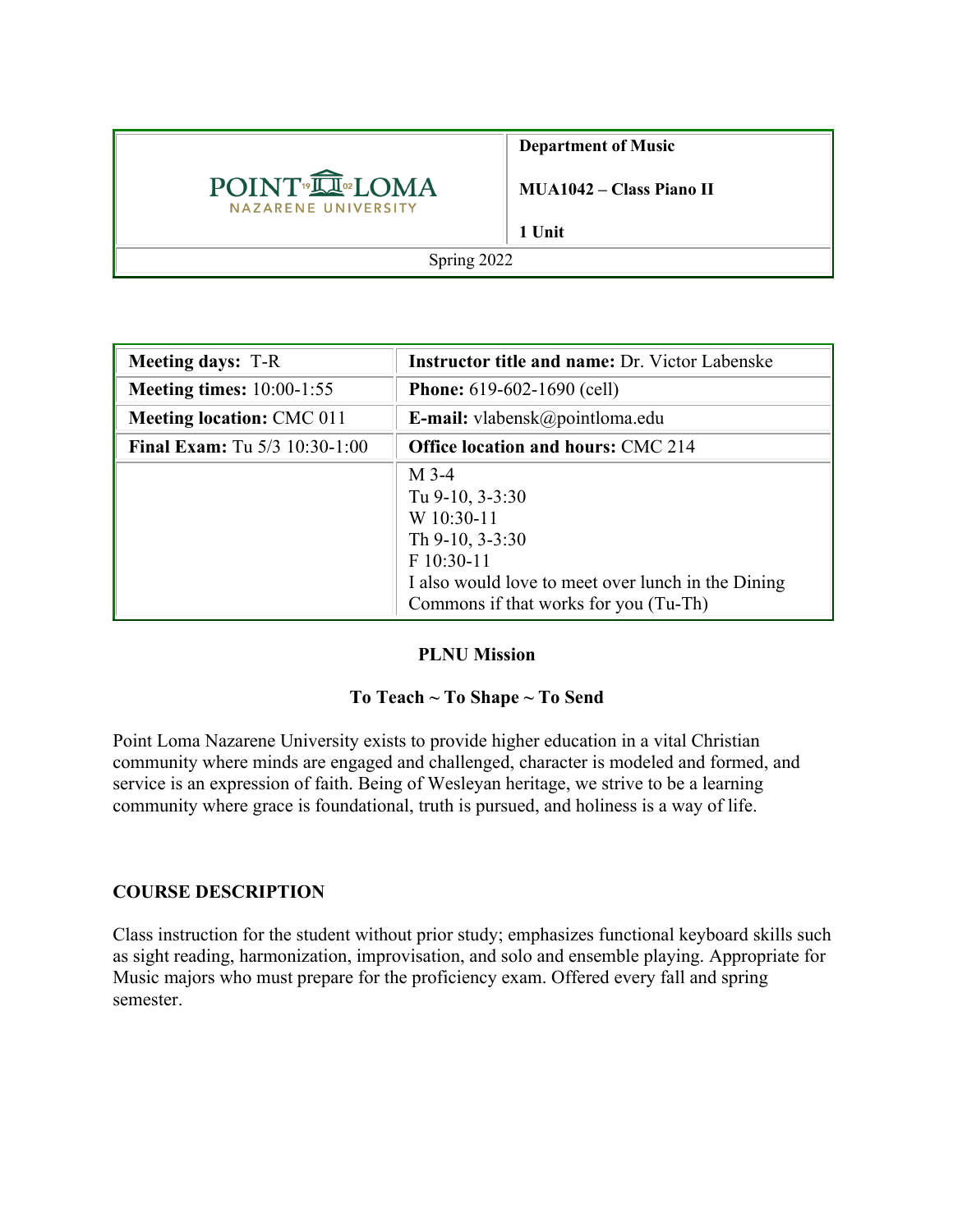# **COURSE LEARNING OUTCOMES**

By the end of the semester, you can demonstrate the following:

- Playing major and minor primary chord progressions in selected keys using inversions through playing tests
- Reading simple three-part chorales through playing tests
- Playing intermediate repertoire pieces through playing tests
- Playing selected major scales hands separately, one octave through playing tests
- Reading and improvising from simple lead sheets through playing tests
- Harmonizing melodies with primary triads through playing tests
- Learning a patriotic song through passing this piano proficiency exam portion

# **PROGRAM LEARNING OUTCOME**

• This course prepares students to meet one of the department PLOs: Students who complete the program will be able to demonstrate essential competencies in musicianship skills in Written Theory, Aural skills and Keyboard Musicianship.

# **REQUIRED TEXTS AND RECOMMENDED STUDY RESOURCES**

- Garcia, Susie and Chan Kiat Lim, *eNovative Piano* (www.enovativepiano.com)
- Canvas (your normal login)
- Laptop or tablet for use in class with online textbook

# **COURSE SCHEDULE AND ASSIGNMENTS**

The course schedule can be found on Canvas.

FINAL EXAM: Tuesday, May 3, 10:30-1:00

# **ASSESSMENT AND GRADING**

Assignment distribution by percentage:

- $\bullet$  20% = Quizzes
- $20\%$  = Examination I
- $20\%$  = Examination II
- $20\%$  = Examination III (Final examination)
- $20\%$  = Class preparation (including practicing and attendance)

Student grades usually will be posted in the Canvas grade book by the next class period. It is important to read the comments posted in the grade book as these comments are intended to help students improve their work. Final grades will be posted within one week of the end of the class. Grades will be based on the following: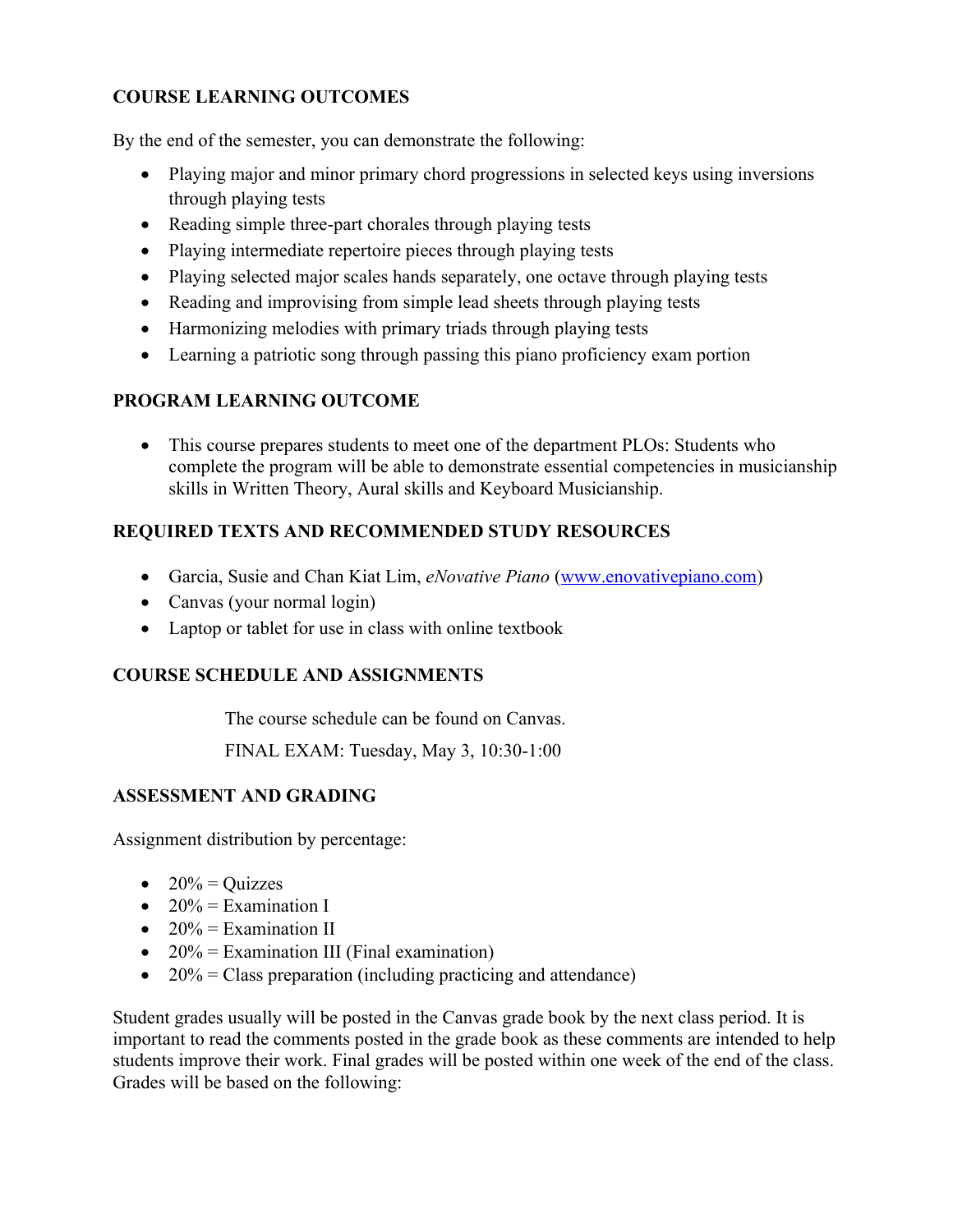| <b>Standard Grade Scale Based on Percentages</b> |               |               |               |                |  |
|--------------------------------------------------|---------------|---------------|---------------|----------------|--|
|                                                  |               |               |               |                |  |
| A 93-100                                         | $B+87-89$     | $C+77-79$     | $D+67-69$     | F Less than 59 |  |
| $A - 90 - 92$                                    | 83-86<br>B.   | $C$ 73-76     | D $63-66$     |                |  |
|                                                  | $B - 80 - 82$ | $C - 70 - 72$ | $D - 60 - 62$ |                |  |

**Class Preparation:** You are expected to practice for a minimum of 35 minutes per day (3.5 hours per week). I'll collect practice records each week to help you keep accountable. Your recorded practice time recorded should include time spent playing the piano (for class assignments). It shouldn't include class time or time spent at the piano not directly related to this course. It is likely that some of you will require more practice than others in order to be adequately prepared for each class. Cramming for piano is impossible since it requires constant skill development. It is your daily commitment to achieving this goal which will result in success. Synchronous class sessions earn 5 pts per day for attendance; fewer points may be earned if remote students don't keep cameras on or face to face students are focusing on nonclass materials (e.g. electronics/work for other classes)

**Final Examination Policy:** Successful completion of this class requires taking the final examination on its scheduled day. The final examination schedule is posted on the Class Schedules site. No requests for early examinations or alternative days will be approved.

### **STATE AUTHORIZATION**

State authorization is a formal determination by a state that Point Loma Nazarene University is approved to conduct activities regulated by that state. In certain states outside California, Point Loma Nazarene University is not authorized to enroll online (distance education) students. If a student moves to another state after admission to the program and/or enrollment in an online course, continuation within the program and/or course will depend on whether Point Loma Nazarene University is authorized to offer distance education courses in that state. It is the student's responsibility to notify the institution of any change in his or her physical location. Refer to the map on State Authorization to view which states allow online (distance education) outside of California.

#### **INCOMPLETES AND LATE ASSIGNMENTS**

All assignments are to be submitted/turned in by the beginning of the class session when they are due—including assignments posted in Canvas. Incompletes will only be assigned in extremely unusual circumstances. Quizzes will not be made up. Late work, should it be accepted, will lose 10% per calendar day.

# **PLNU COPYRIGHT POLICY**

Point Loma Nazarene University, as a non-profit educational institution, is entitled by law to use materials protected by the US Copyright Act for classroom education. Any use of those materials outside the class may violate the law.